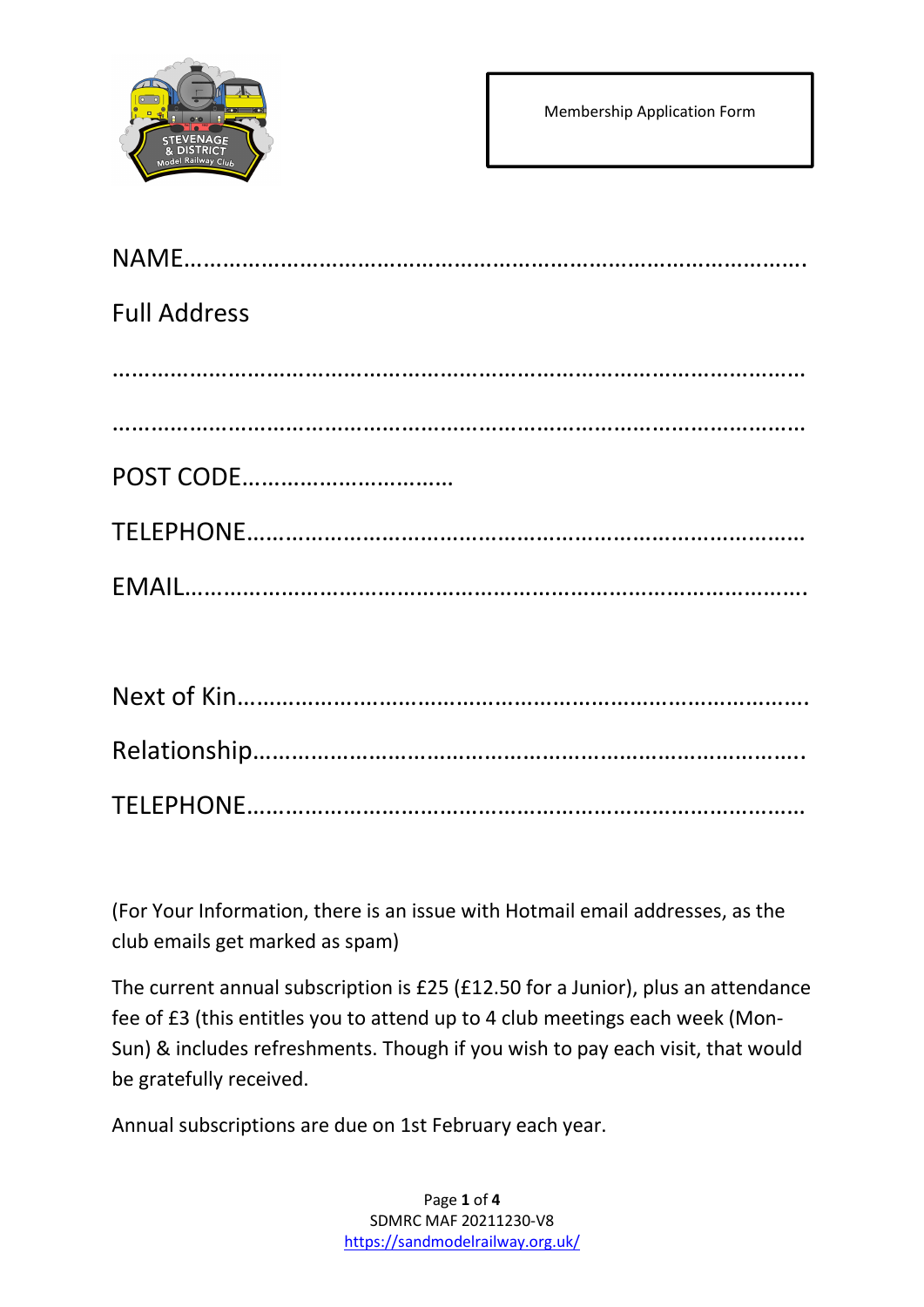

Following acceptance of your membership application, we will provide you with a 'new member's' pack containing;-

- A 'welcome letter' from our membership secretary
- A club membership card
- A copy of the club rules
- Club committee details
- Our last club newsletter
- A summary of the club's history

Members enjoy a variety of other benefits including:-

- 1. A regular club newsletter.
- 2. KS Models in the Old Town Stevenage www.ks-models.co.uk offers S&DMRC members a discount on most items, when a valid membership card is shown at the time of purchase.
- 3. We hold other club social events throughout the year.

I wish to apply for membership of the Stevenage & District Model Railway Club.

Signed……………………………………………….Date………………………………………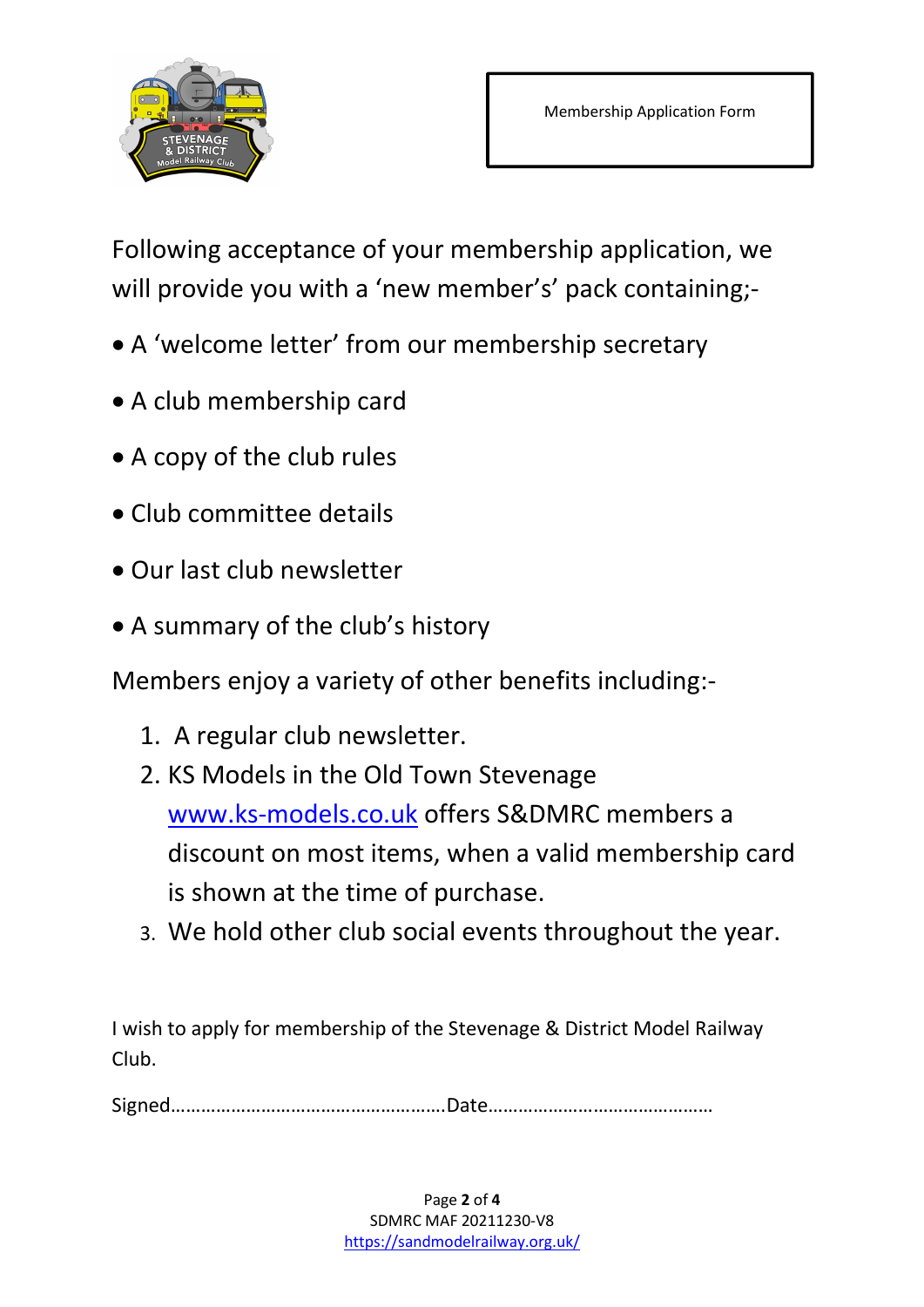

## Please keep this page for reference on paying your Membership

Payment of your initial annual subscription:-

1 – Pay via online banking:- to our Barclays Bank a/c

30599905, sort-code 20-20-37. Please use your full name as the Reference

2 – Pay in cash:- at the clubhouse

3 – Pay by cheque to:- 'Stevenage & District Model Railway Club'

You can post to

SDMRC

58 Datchworth Green

**Datchworth** 

Hertfordshire

SG3 6TP

For further information, please contact our membership secretary:- 'membersec@sandmodelrailway.org.uk'